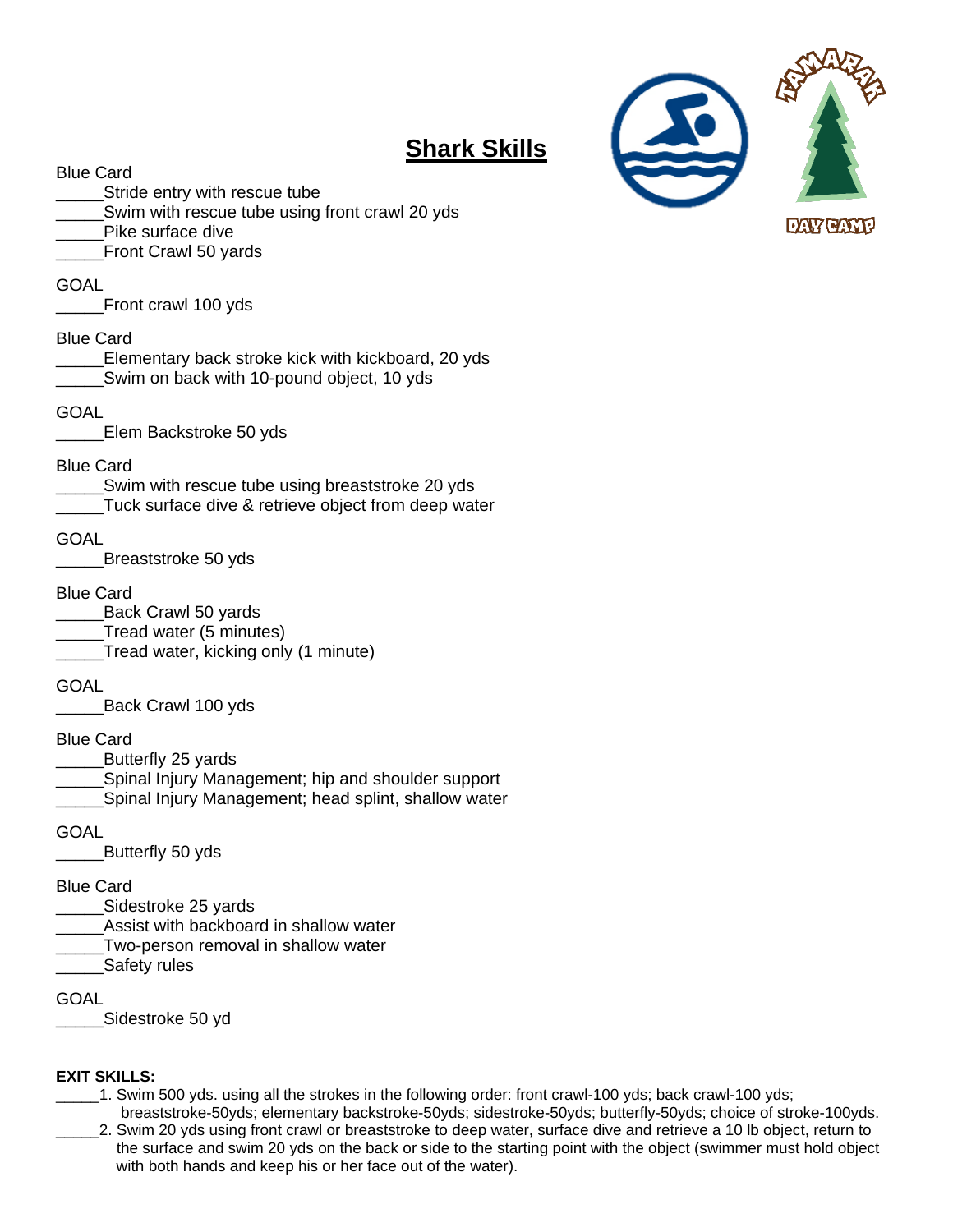### Shark Front Crawl Stroke Performance Criteria

| <b>Body Position</b> | Body is nearly horizontal to the surface in a streamlined position; body roll is a fluid motion |
|----------------------|-------------------------------------------------------------------------------------------------|
|                      | (head, trunk and legs are aligned.                                                              |
| Arms                 | Above-water recovery with arm bent at elbow; arm relaxed as hand moves toward the head;         |
|                      | arm extends fully in coordination with body roll; elbow and hand move just outside the          |
|                      | shoulders as the arm travels straight backward; palm presses toward feet until arm reaches      |
|                      | full extension during finish                                                                    |
| Legs                 | Continuous kicking that starts from the hips; ankles and knees extended but not rigid; feet     |
|                      | remain below the surface (heels just break the surface).                                        |
| Breathing $\&$       | Exhale under water before the next breath during the power phase; head remains in line with     |
| Timing               | the body (minimal head movement); alternate side breathing preferred.                           |

# Shark Elementary Backstroke Stroke Performance Criteria

| <b>Body Position</b> | Body is nearly horizontal to the surface with arms at side during glide; chin up; ears in the |
|----------------------|-----------------------------------------------------------------------------------------------|
|                      | water.                                                                                        |
| Arms                 | Arms extend at or slightly above the shoulder level with hands no further than top of head;   |
|                      | fingers lead arm extension; palms face toward feet; elbows extend as palms push backward      |
|                      | and inward, stopping at the hips.                                                             |
| Legs                 | Heels drop by bending knees; ankles bend to 90 degrees and rotate outward with toes wider     |
|                      | than heels of the feet; knees and ankles fully extending at the end of the power phase.       |
| Breathing $\&$       | Rhythmic breathing pattern (inhale during recovery and exhale during power phase); arm        |
| Timing               | recovery begins slightly before leg recovery; arm and leg power phase begins                  |
|                      | simultaneously; extended glide after power phase.                                             |

### Shark Breaststroke Stroke Performance Criteria

| <b>Body Position</b> | Body is nearly horizontal to the surface and streamlined during glide position.          |
|----------------------|------------------------------------------------------------------------------------------|
| Arms                 | Arms sweep outward from the glide position (arms extended narrower than shoulder width); |
|                      | bend at elbows increase as hands move toward chest; elbows remain high throughout the    |
|                      | pull; hands come together at the midline under the chin; arms extend forward to a glide  |
|                      | position.                                                                                |
| Legs                 | Heels drawn toward buttocks; heels remain under water; ankles rotate outward with toes   |
|                      | wider than heels; knees and ankles fully extend at end of power phase.                   |
| Breathing $\&$       | No delay from finish into recovery; face and head submerge during arm recovery; kick and |
| Timing               | glide; exhale under water (pull and breath, kick and glide)                              |

### Shark Back Crawl Stroke Performance Criteria

| <b>Body Position</b>     | Body is nearly horizontal to surface in a streamlined position; head is still and aligned with<br>body, no side-to-side movement; body roll is a fluid motion (head, trunk and legs are<br>aligned)                                                                                                                                       |
|--------------------------|-------------------------------------------------------------------------------------------------------------------------------------------------------------------------------------------------------------------------------------------------------------------------------------------------------------------------------------------|
| Arms                     | Above-water recovery (arms straight at elbow; hands enter just outside shoulder in<br>coordination with body roll; hand enters little finger first reaching downward with elbow<br>bent; fingertips pointing away from the body to the side; hand follows a straight path toward<br>the feet; arm fully extended at elbow for the finish. |
| Legs                     | Continuous kicking that starts from the hips and propels swimmer forward using a 2-to-6-<br>beat kick; feet remain below the surface.                                                                                                                                                                                                     |
| Breathing $\&$<br>Timing | Rhythmic breathing pattern (inhales as one arm recovers and exhale as the other arm<br>recovers; arms in continuous opposition) no hesitation at finish                                                                                                                                                                                   |